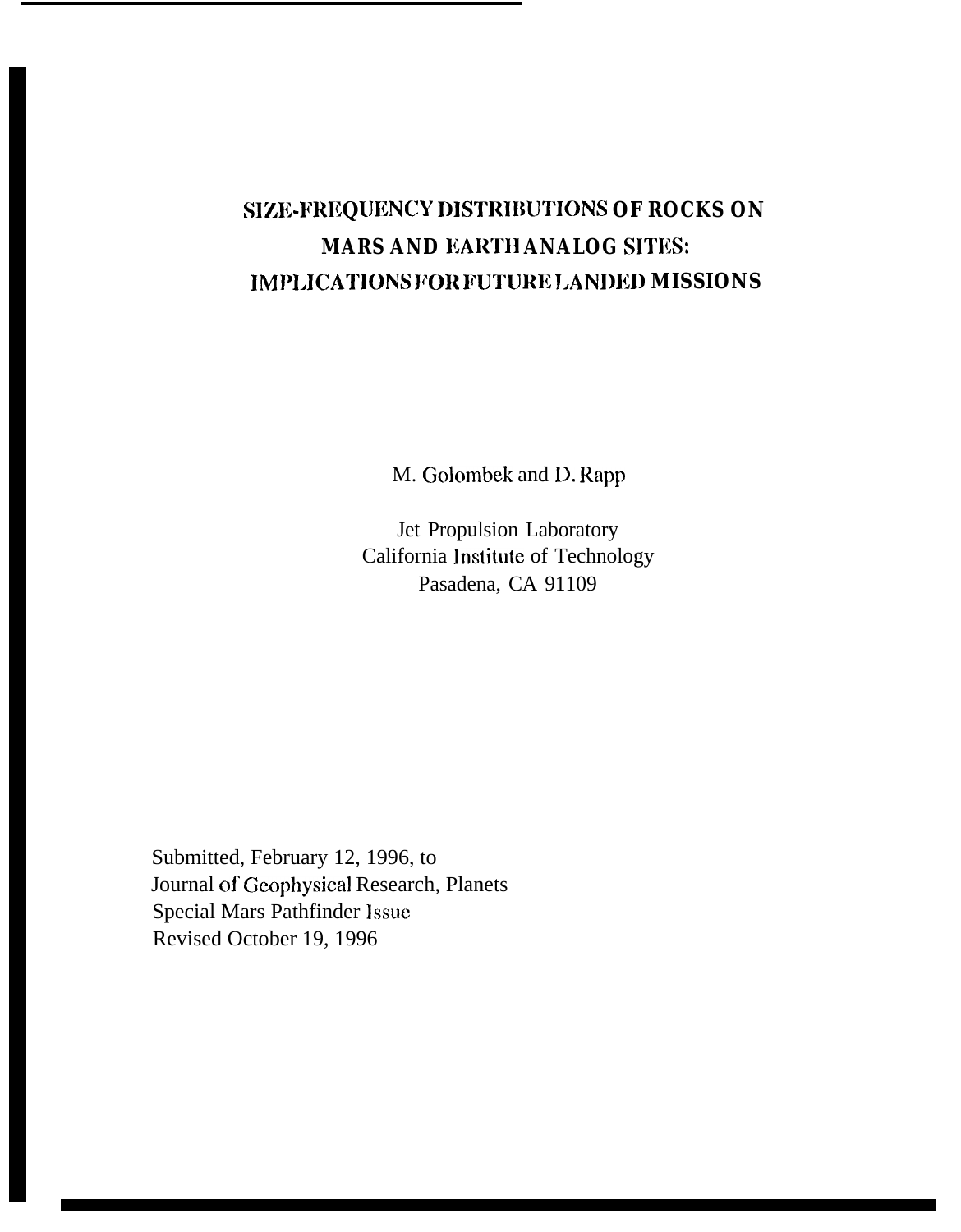### **ABSTRACT**

The size-frequency distribution of rocks at the Viking landing sites and a variety of rocky locations on the Earth that formed from a number of geologic proccsscs all have the general shape of simple exponential curves, which have been combined with remote sensing data and models on rock abundance to predict the frequency of boulders potentially hazardous to future Mars Iandcrs and rovers. Rock data from the near field of the Viking landers where dimensions can be measured accurately in stereo images and estimates from the far field of Viking 1 have convex up curved shapes on log-log graphs of cumulative frequency per square meter or cumulative fractional area versus diameter. The rock data show a sharp drop-off at large diameters and a progressive approach to a plateau with decreasing diameter (approaching the total rock coverage), which can be fit WC]] with simple exponential functions. Similar shaped size-frequency distributions of rocks are found at a wide variety of rocky surfaces on the Earth and can be fit well with simple exponential functions. This distribution is compatible with fracture and fragmentation theory, which provides a physical basis for its wide application. A combined fit to rock area data at both Viking sites was made with a general exponential function, in which the pre-exponential is the total area covered by rocks. Simple linear height versus diameter relationships were also derived from height-diameter ratios at the Viking sites, which suggest that rockier areas on Mars have higher standing rocks than less rocky areas. Height was then substituted into the general exponential function derived for diameter, yielding the cumulative fractional area of rocks versus height for any given total rock coverage on Mars. Results indicate that most of Mars is rather benign with regard to hazards from landing on large rocks. For total rock covcragc of 8%, equivalent to modal rock coverage on Mars and the Viking 1 site without the outcrops, about 1 % of the surface is covcrcd by 20 cm or higher rocks. A lander designed to accommodate landing on 0.5 m high boulders, such as the Mars Pathfinder airbag system, could land on a surface covcrcd by about 20% rocks, similar to the Viking 2 site (which is rockier than -95% of the planet), with -1% of the surface covcrcd by rocks of 0.5 m or higher.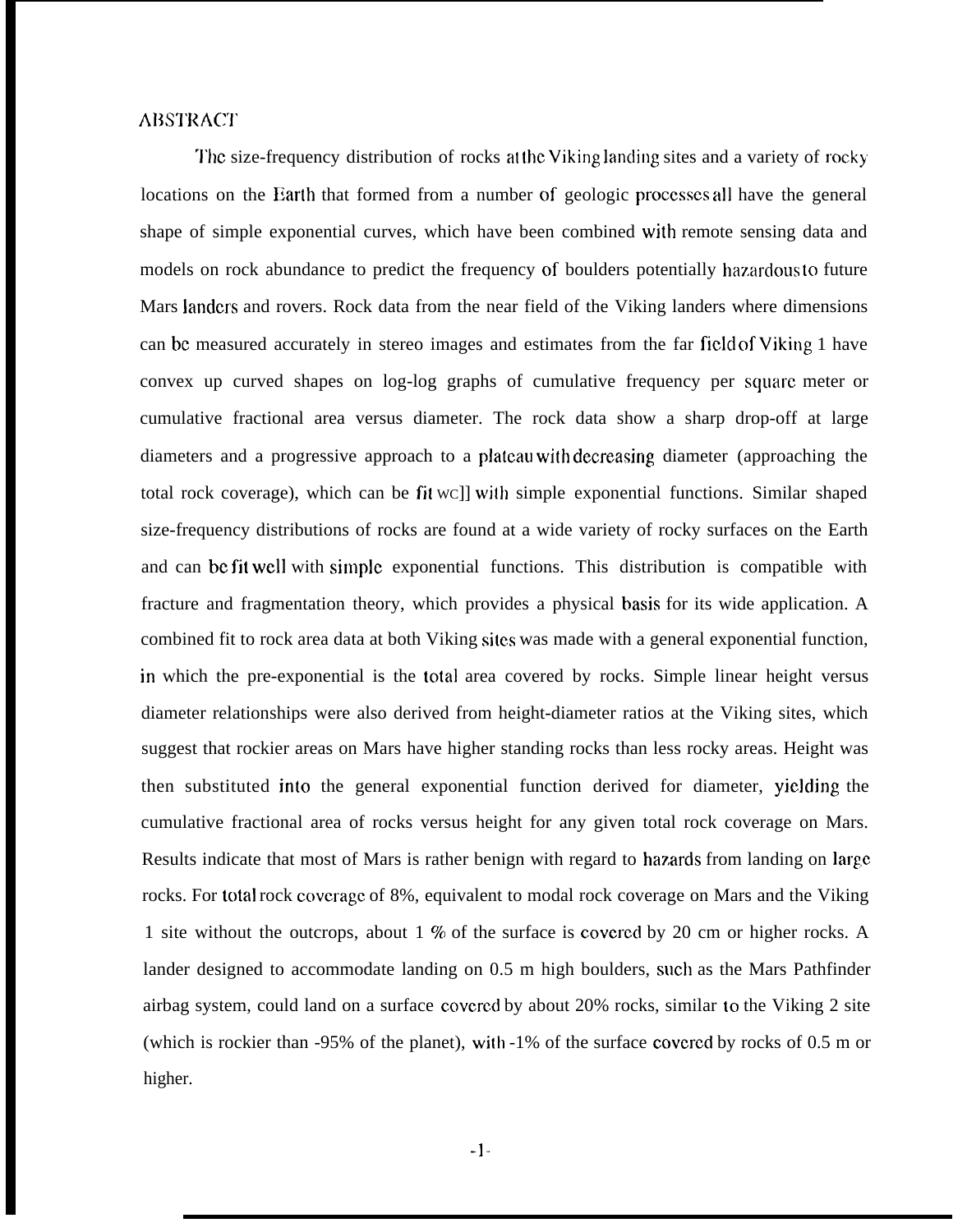## lNTRODUCTlON

Predicting the size-frequency distribution of rocks at different locations on Mars is difficult owing to the limited data set (ground troth from only two small sites at the surface) and yet is critical for determining potential hazards for future Mars landers. In this paper, the sizefrequcncy distribution of rocks arc rcvicwcd at the two Viking landing sites with special reference to larger rocks that could be hazardous to a lander. The data are described in terms of simple mathematical expressions which provide an approximate means of extrapolation to any location on Mars from relationships between the rock frequency curves and remote sensing data. The extrapolations provide a ready mechanism for predicting the size frequency of rocks at any location on Mars for which the total rock coverage is known, which can be used for calculating the probability of a hazardous landing for any proposed landing system, The siz,c-frequency distributions of rocks at a variety of rocky sites on the Earth are also presented and it is found that there is considerable similarity to the distributions found on Mars. Results of this work imply that Mars is actually a relatively benign environment with respect to hazards of landing on large rocks for the Mars Pathfinder mission,

## SIZE-FREQUENCY DISTRIBUTIONS OF ROCKS ON MARS

## **Background**

Plots of the distribution of rocks versus diameter at the two Viking landing sites have been used to suggest a power-law distribution [Binder et al., 1977; Moore et al., 1979], which has been used historically in the analysis of crater and rock size-frequency distributions on the Moon [e.g., Shoemaker and Morris, 1969; Hutton, 1969; Moore ct al., 1969]. Moore and Keller [ 1991] suggested that power-law functions could be used to describe rock populations for diameters greater than  $0.1 \text{ m}$ , in the absence of more detailed data on rock populations on Mars. As a result, the following relationships have been used by the engineering community to estimate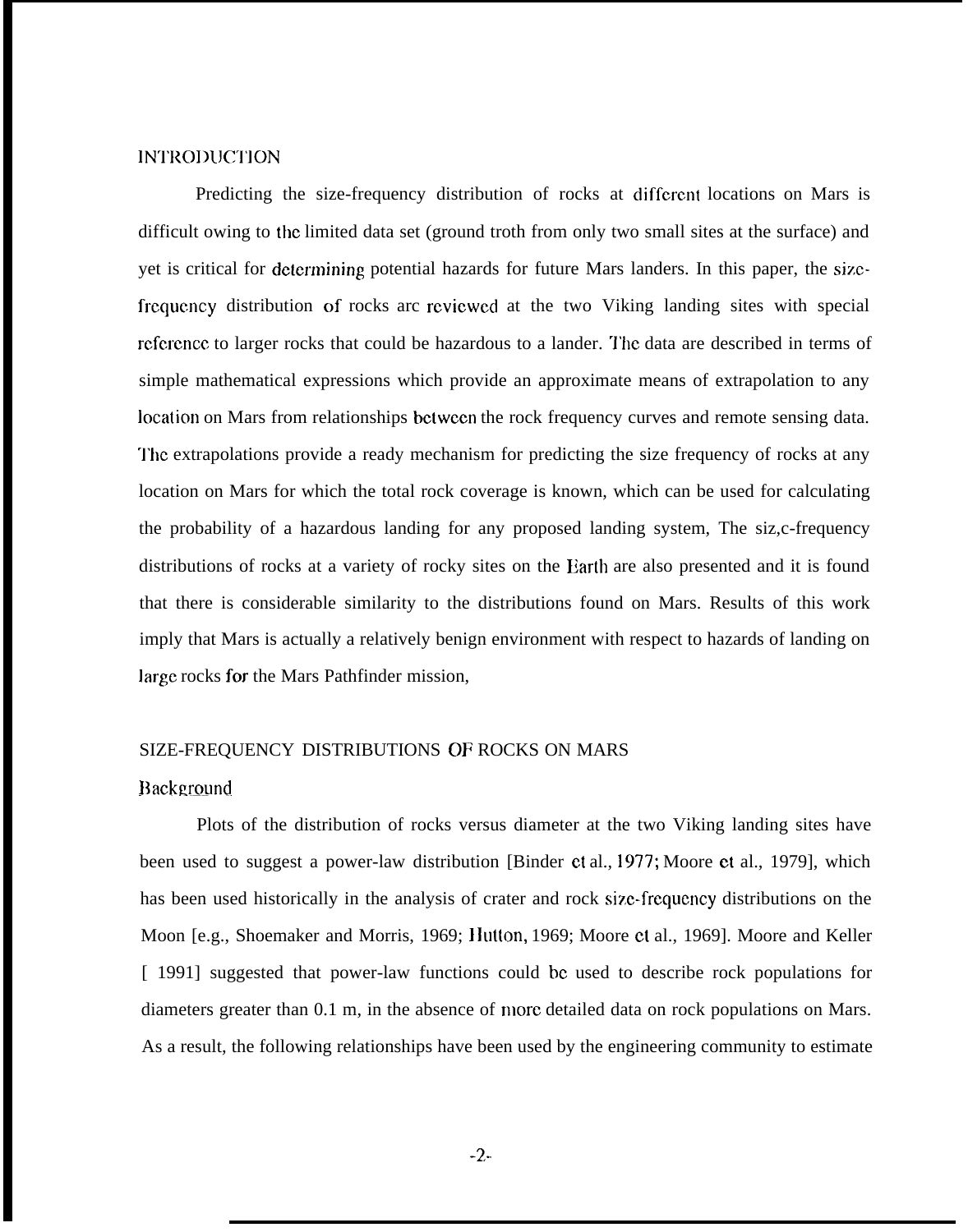the size-frequmey relation and fractional area covered by rocks on Mars [e.g., Moore, 1988; Moore and Jakosky, 1989; Moore and Keller, 1991].

$$
N(D) = K D^{-2.66}
$$
 (1)

and

$$
F(D) = C D^{-0.66}
$$

where  $N(D)$  is the cumulative number of rocks pcr square meter with diameter greater than or equal to a given diameter D (where  $D$  is in meters),  $F(D)$  is the cumulative fractional area covered by rocks of a given diameter or larger and  $C$  and  $K$  arc constants, which arc derived from the cumulative number or area of rocks greater than or equal to 10 cm size. For the Viking 2 site, K is 0.013 and C is 0.0408 [Moore and Jakosky, 1989]. Moore and Keller [1991] even suggested that C could bc fit to the thermal inertia rock abundance estimates by Christensen [1986] for any location on Mars.

## Analysis of Viking Data

in general, the data on occurrence of various rock diamctcrx may bc plotted as histograms of number of rocks at each site at each diameter (diameters are average of length and width, measured to nearest cm) as shown in Figures 1 and 2 (data are from Moore and Keller [1990, 1991] for over 400 rocks over areas of  $-84 \text{ m}^2$  from stereo measurements at the Viking sites, without the large, flat and benign outcrops at the Viking 1 site). However, in this paper where wc arc primarily concerned with estimating potential landing hazards for future Mars landers, it is more valuable to deal with the cumulative number of rocks pcr square meter versus rock diameter and the cumulative fractional area covered by rocks versus diameter, integrating from the largest to smallest rock sizes. in this form, the number of rocks (or fractional area of rocks) greater than any diameter provide the critical information nccclcd for landing hazard analysis md has been a common representation in the scientific literature [Moore et al., 1979; Malin, 1988, 1989].

Figures 2 and 3 show that Moore's equation 1 dots a reasonably good job of fitting the number versus diameter relationship for rock diameters greater than about 0.2 m at the Viking 2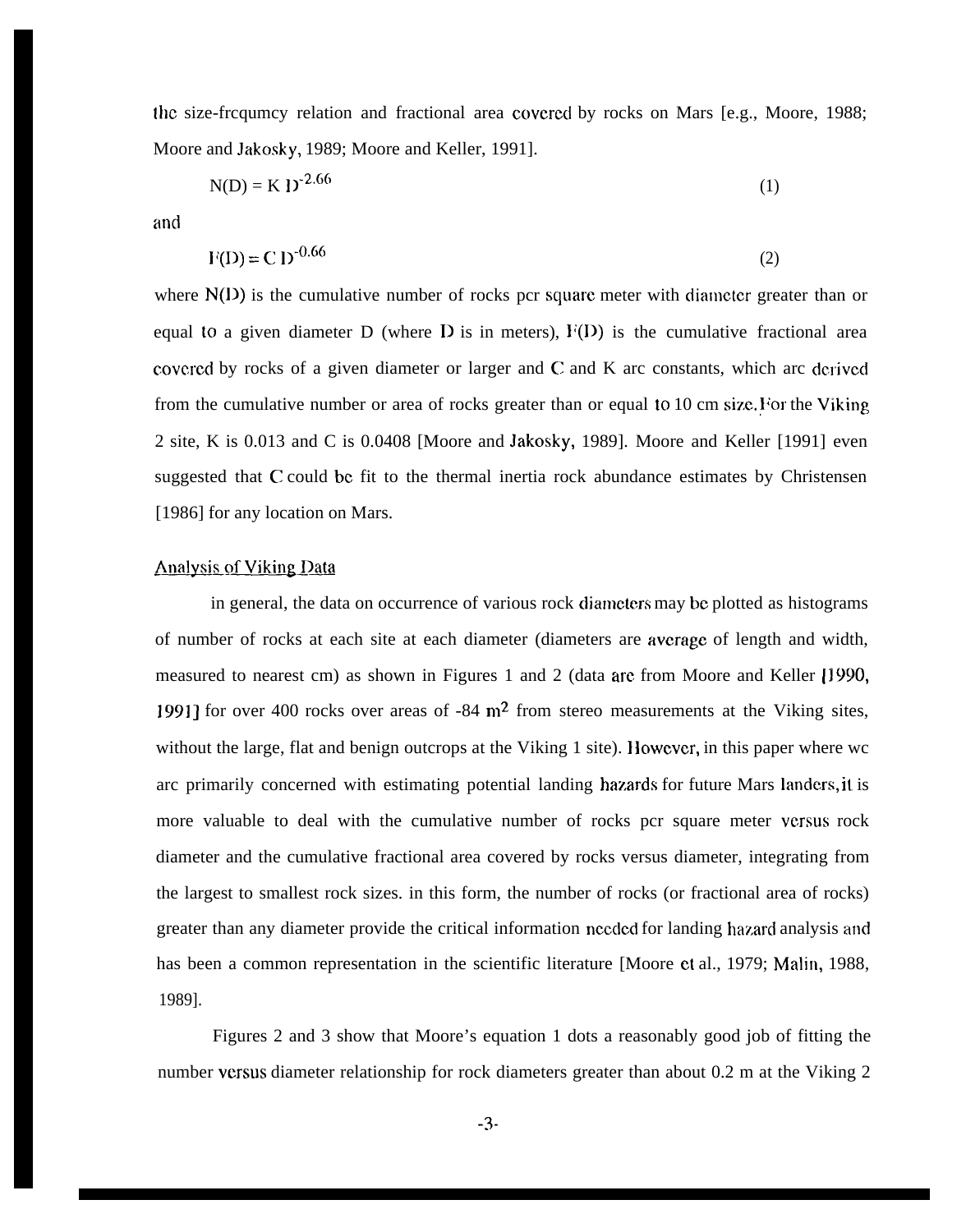si IC, but the power law overestimates the number of rocks at smaller diameters. Even though the power law appears to fit the data for diameters greater than 0.2 m, closer inspection of the data for the larger rock sizes (diameters greater than 0.4 m at Viking 1 and greater than 0.6 m at Viking 2) reveals that the slope of these data points is much steeper than the power law function, so that extrapolating the power law function to larger sizes will overestimate the number of large rocks.

In Figure 4, the cumulative fractional area covered by rocks of a given size or larger is plotted against diameter along with the power-law function suggested by Moore (equation 2) for the Viking 2 site. The data for either landing site clearly do not follow a straight line and the misfit with the power-law of equation 2 is severe at large and small rock diameters, Over the range of rock diameters from  $0.2$  to  $0.4$  m, the power law function provides a reasonable fit to the data. 1 lowcvcr, the power law significantly overestimates the cumulative area covered by rocks larger than 0.4 m diameter, which is of primary importance in determining the probability of a hazardous landing, and overestimates the cumulative area of rocks smaller than about 0.2 m.

The shapes of the cumulative area curves described by the data appear real and cannot be made into a straight line; there are not enough small rocks and the area covered by them is too little to make up for the deficiency at small reek diameter, and there are too few large diameter rocks at the two Viking sites. Even adding smaller rocks (less than about 0.2 m diameter) potentially covering up to an additional 4% of the surface [Moore and Keller, 1991] or rocks potentially shadowed by large rocks beyond a few meters from the lander cannot steepen the curve enough to match a straight 1 inc. The disparity at small diameters is not important so long as the power law equation is not applied to small diameter rocks. } lowcvcr, the disparity at large diameters is very important because the rock areas associated with the large diameters predicted by the power law equation lead to significant areas covered by larger rock sizes. For example, the data for the Viking 2 site suggest less than 1 % of the surface is covered by rocks of 1 m diameter or greater, whereas the power law function suggests almost an order of magnitude greater surface area covered by such large (and potentially hazardous) boulders.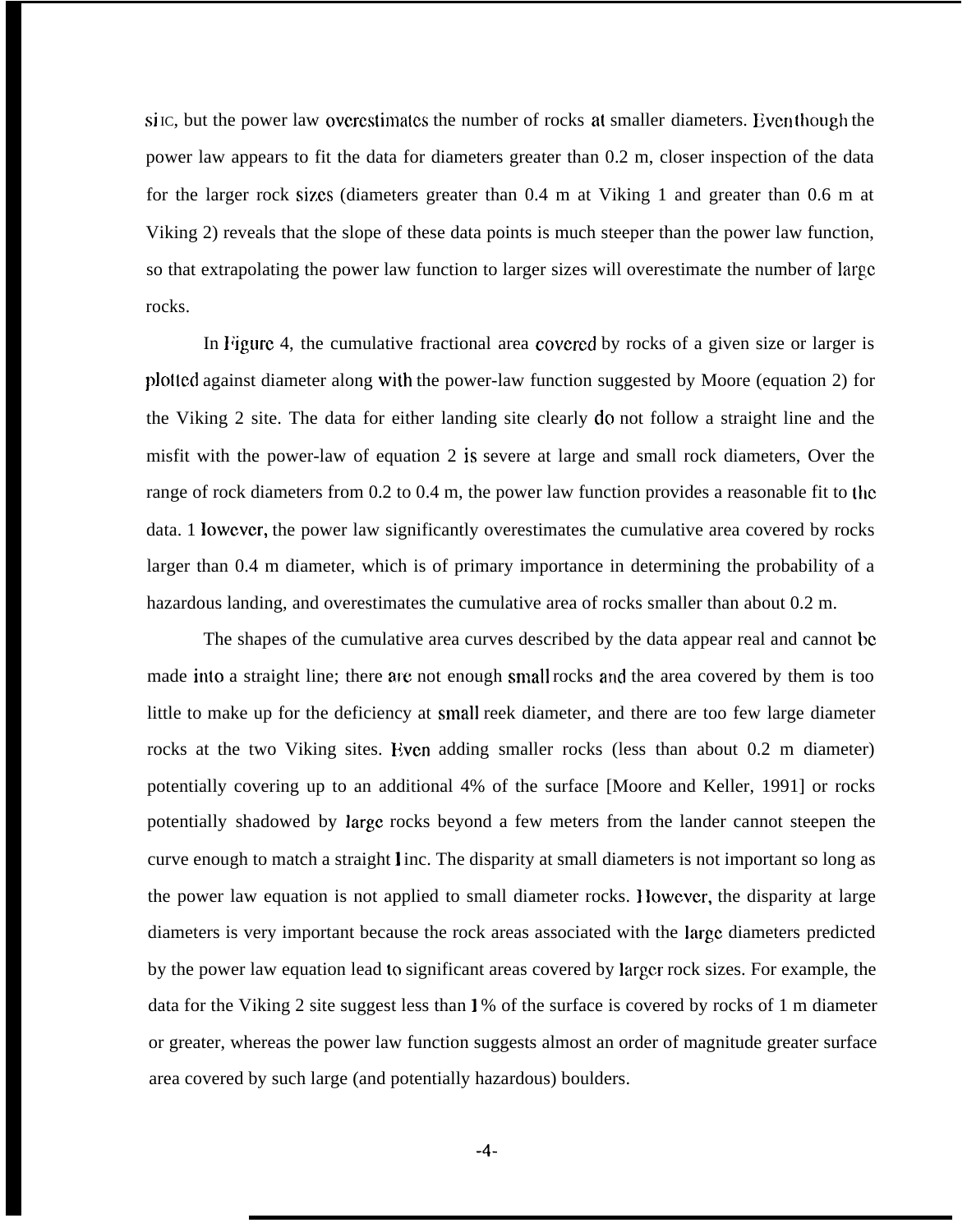## <sup>I</sup> ixponcntiai Size-FrcqtNncv Distribution>

The size-frequency data for rocks at the two Viking sites on log-log plots better dcscribc a curve rather than a straight line defined by a power law  $[c.g., Malin, 1988, 1989]$ . These curves can be fit empirically with simple exponential functions, which appear to better describe rock populations in theory and practice (see later discussion),

$$
N(D) = L \exp \{s D\}
$$
 (3)

$$
F(D) = k \exp[-qD]
$$
 (4)

as shown in Figures 3 and 4. In these equations, 1. represents the total number of rocks of all sizes per square meter, k represents the fraction of surface area covered by rocks of all sizes (total rock coverage), and s and q arc exponents. Least square curve fits arc excellent, with correlation coefficients of 0.96-0.99 for the Viking data, with values of 1. and s, or k and q given in Figures 3 and 4. These curves have properties which parallel the data: 1 ) F(D) approaches a constant (k) as D approaches O; 2) the slope of F(D) increases continually downward as D increases; and 3) at large D, F(D) drops off sharply with increasing D.

Comparison of the cxponcntia] curves and the actual data shows that the fit curves actually drop-off more slowly at large sizes than the actual data, and thus predict slightly more area covered by large rocks than is evidenced by the data (Figure 4). This demonstrates that the flexibility of the exponential function is limited. There are only two parameters; the prccxponential measures the total rock coverage by rocks of all sizes, while the exponent determines the rate of drop-off at large diameters. Note that the fits to the curves indicate that as D approaches O,  $F1(D)$  approaches 0.069 and  $F2(D)$  approaches 0.176, which provide estimates of the total rock coverage by rocks of all sizes. Comparison of the exponential fit curves to the clata in non-cumulative histogram form show a reasonable fit to the actual number of rocks per diameter bin (Figures 1 and 2). A comparison with the power-law function for Viking 2 (Figure 2), actually shows a slightly better fit than the exponential curves to the data in this form for diameters larger than 0.2 m. Nevertheless, at diameters smaller than 0.2 m, the power-law function significantly over-predicts the number of small rocks present (even if the function is cut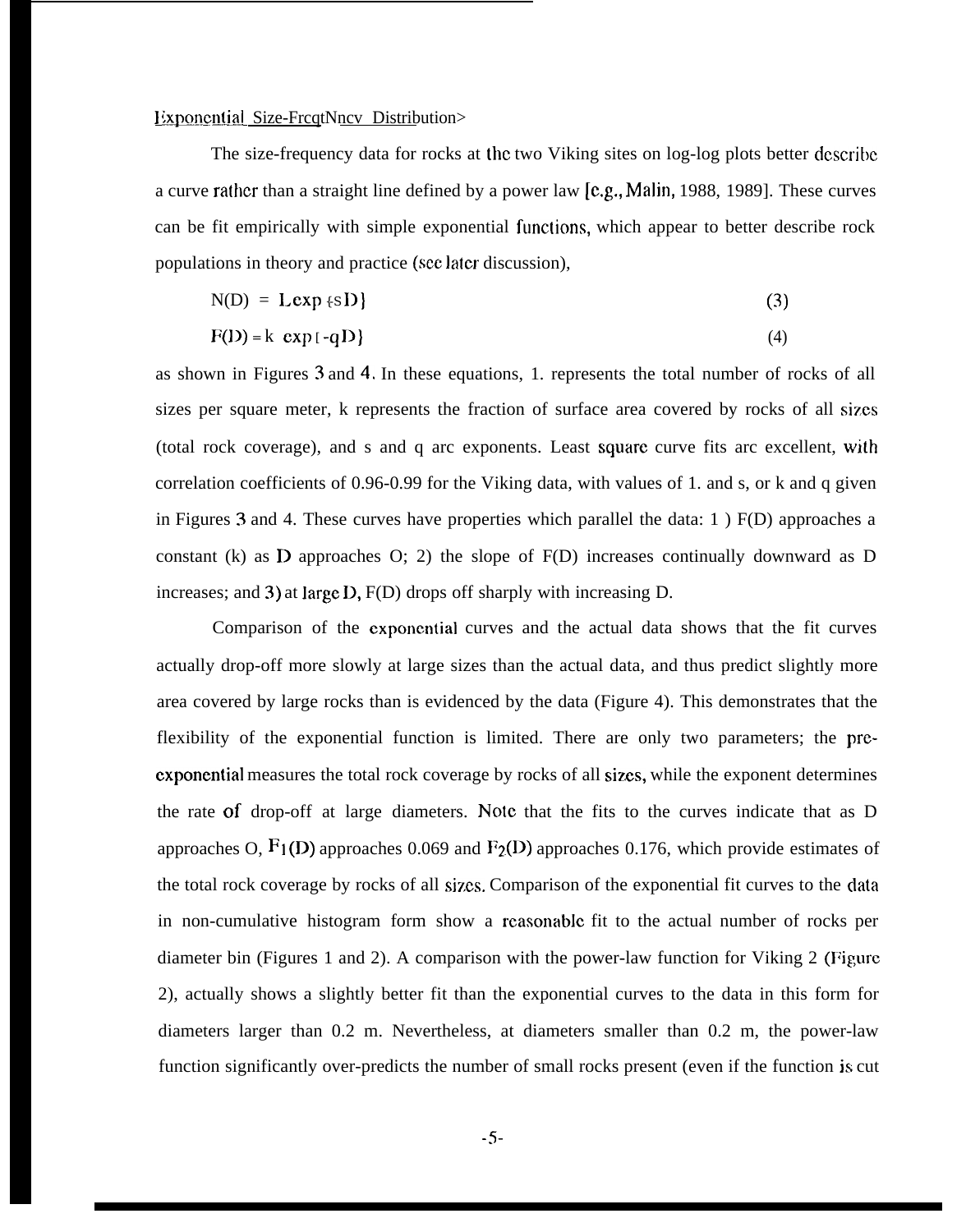off at  $0.1$  m diameter as suggested by Moore). Given that the utility of a simple mathematical representation must apply to the data equally  $wC$ ] in histogram and cumulative number and fractional area form, the exponential functions more closely represent the rock sire-frequency data at the two Viking sites than do power-law functions.

#### Relationships Between Cumulative Number and Arca Functions

'1'here is a certain mathematical inconsistency in fitting separate exponential curves to both  $N(D)$  and  $F(L)$ ) for any site. For any given mathematical form for the  $N(D)$  curve, there is a corresponding theoretical F(D) curve, and vice versa. If the dN/dD curve is exponential, it follows that

$$
dN(D) = -1.5 \text{ C-SD } dD \tag{5}
$$

$$
N(D) = 1, e^{-sD} \tag{6}
$$

$$
dF(D) = -(\pi/4) 1 \text{ s } D^2 e^{-sD} dD \tag{7}
$$

$$
F(D) = (\pi/4) L e^{-sD} \{D^2 + 2D/s + 2/s^2\}
$$
 (8)

If exponential curves arc fit to the Viking N(D) data as in equation 6, equation 8 can be used to predict the corresponding F(D) curve. Using the. results given in equation 8, we predict F(D) curves as shown in equations 9 and 10.

$$
F_1(D) = (3.82) e^{-10.98D} \{D^2 + 0.182D - t \cdot 0.0166\}
$$
\n
$$
F_2(D) = (3.79) e^{-6.98D} \{D^2 + 0.28611 + 0.0411\}
$$
\n(10)

These curves fit the overall shape of the Viking cumulative area versus diameter data reasonably we] I as shown in Figure 4, although they slight 1 y overestimate the cumulative area of rocks with diameters less than about 0.5 m.

#### Viking 1 Far Field

The areas over which accurate stereoscopic measurements could be made of the rock sizes near the sample fields of the robotic arms arc very smal 1, result ing in very small samples of rocks at large diameters [Moore and Keller, 1990, 1991]. At Viking 2, the surrounding terrain has fairly low relief, so that it is extremely difficult to extract additional data from the far field. In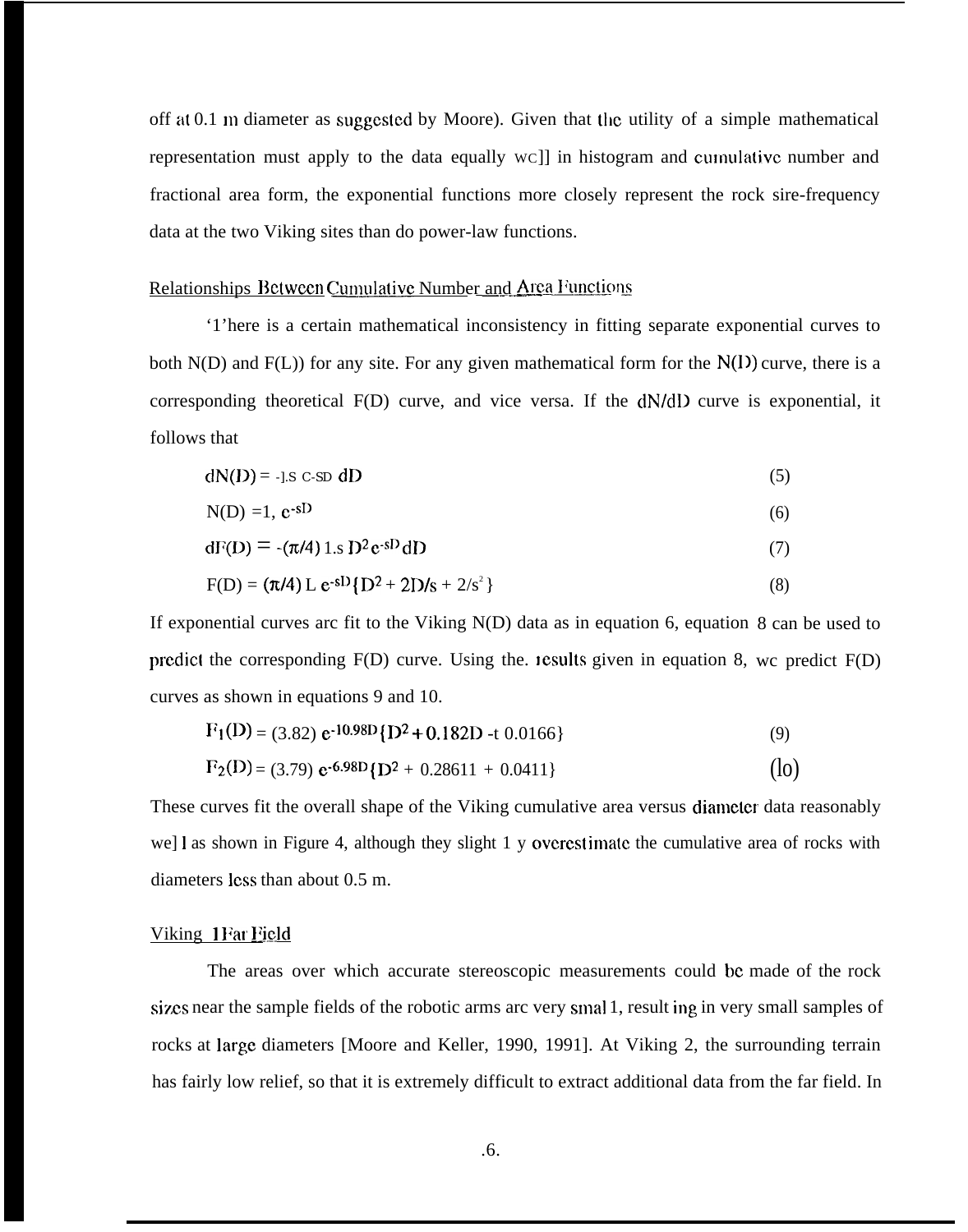addition, large rocks arc present within the near field (up to 1 m diameter) and the near and far rock fields appear homogeneous (Figure 5). By contrast, the area surrounding Viking lander 1 slopes toward the lander, making it possible to examine the far field in some detail. In addition, rocks larger than 0.5 m diameter arc not present in the near field and the near and far rock fields appear quite heterogeneous (compare the rocky area to the south of the lander in Figure 6 with the drift-covered area to the northeast in Figure 7), with many large rocks present in the far field (note "Big Joe", a 1.5 m diameter rock is only  $10$  m from lander 1, Figure 7). As a result, an attempt was made to estimate the sizes of rocks in the far field of the Viking lander 1 site to better characterize the number of large diameter rocks.

Estimates of the distances to several rocks in the far field have already been made [LJ.S.G.S., 1982; l.icbcs, 1982; Moore et al., 1987], particularly those rocks pcrchcd on the rims of nearby craters [Morris and Jones, 1980], as WC]] as some notable nearby rocks such as those named "Big Joe" and "Whale". In addition, the distances of rocks in the near field arc known and could bc identified in the photographs. Using these far and near field distance estimates, rough radial contours of distance were drawn on the lander image mosaics and a visual search was made for all large rocks in the extended field. The distance estimate was used to determine the largest dimensions of rocks from their measured apparent angular widths. The apparent maximum angular width is the total width of the rocks in silhouette, and usually included more than onc face of a rock. The actual dimensions of a rock depend on the angle at which the rock is oriented relative to the cameras. For example, for rocks oriented at  $45^{\circ}$  the apparent width will include 0.707 times the sum of the lengths of two sides, and for rocks oriented at  $60^\circ$  it is 0.866 times the length of onc side plus 0.5 times the length of the other side. Because separate length and width could not bc distinguished for far field rocks, rock "diameter" was taken as roughly 0.75 of the apparent maximum width. A total of 84 apparently large rocks were measured. Only the 17 largest rocks, with diameters greater than 0.8 m, were retained, as the survey is undoubted 1 y incomplete for smaller rocks. The effect ive area covered is roughly  $20,000 \text{ m}^2$ (Figure 8).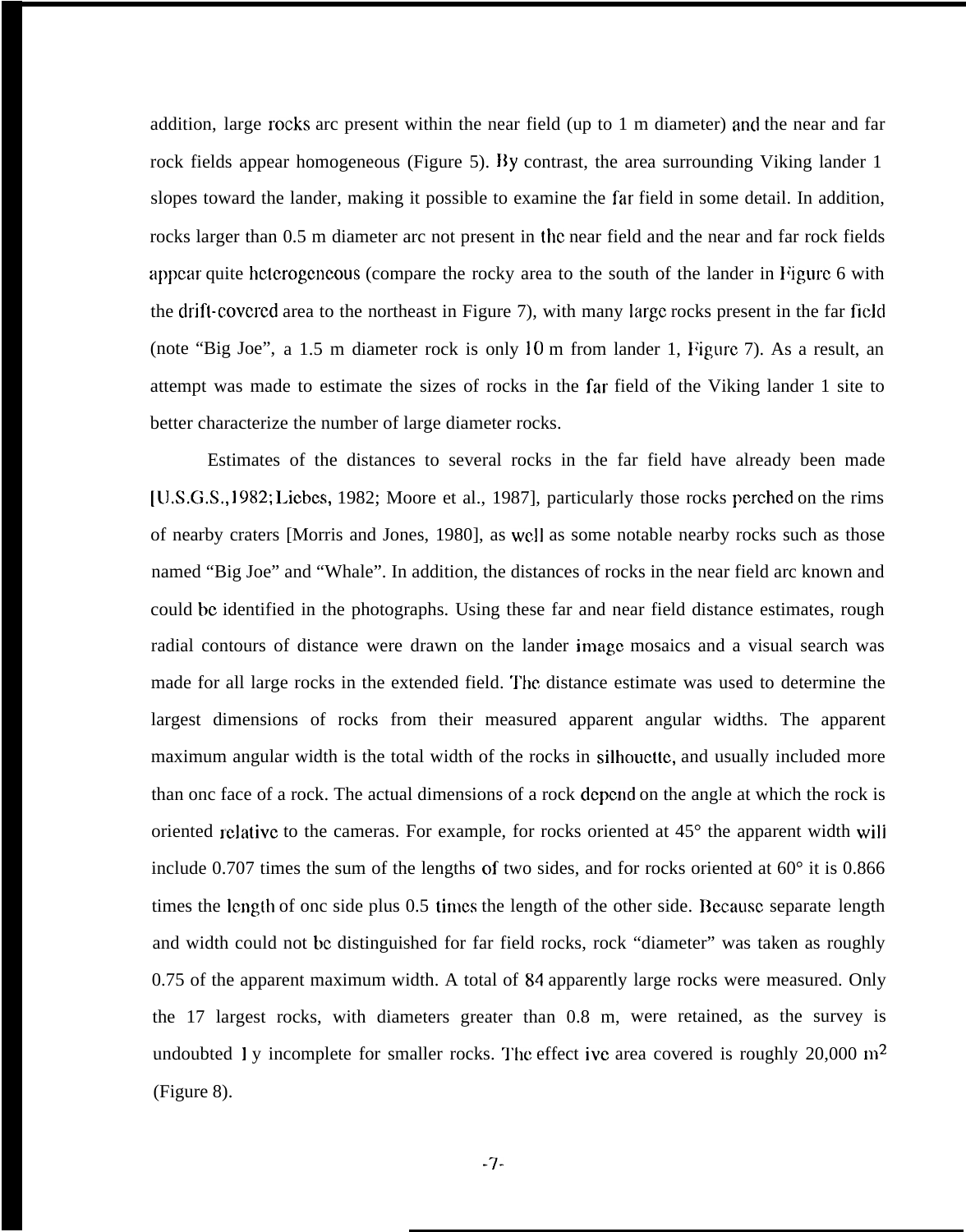The location of large rocks in the far field of the Viking 1 site is shown in Figure 8. It can be seen that many of the largest rocks arc concentrated near the rim of crater C, implying that the largest rocks in the far field arc ejecta. Figures 3 and 4 show the cumulative number and area versus diameter data for both the Viking 1 near and far fields. Data were plotted for a 2000  $m^2$ rectangle surrounding the large rocks at the rim of crater  $C$  and the sum of the near field plus the rcmaining far field rocks in the 18,000 m<sup>2</sup> beyond the rim of crater C. To first order, given the inherent uncertainties in estimating the sizes of rocks in the far field (estimated error in angular width  $\pm$  5%, estimated error in distance  $\pm$  25%, estimated error in diameter  $\pm$  30%), the similarity between the estimated frequency and area of all large rocks is rather similar to that predicted by the exponential fit to the near field data at these larger diameters. The far field area data without the  $2000 \text{ m}^2$  crater rim is even more similar to that predicted by the exponential fit to the near field data. Note that if rocks smaller than about 0.2 m diameter were added to the near field data (covering up to 4% area as estimated by Moore and Keller [ 1990]), a worse fit to the larger diameter rocks would result, which is the primary focus of this work. in any case, the distributions arc far below those predicted by the power-law functions (equations 1 and 2) at these large sizes. The  $2000 \text{ m}^2$  area around the crater rim appears to have a greater frequency and area of large rocks, but nothing is known about the frequency of smaller rocks in this restricted area, so it cannot be used to test the complete size-frequency rock distribution. At these large sizes alone, however, the rock distributions appear similar to those measured near large impact craters on the Moon (Moore et al., 1969; Hutton, 1969; Cintala and McBride, 1995).

#### EARTH ANALOG ROCK SIZE-FREQUENCY DISTRIBUTIONS

in this section, the distributions of rock sizes found on Mars arc compared with distributions of rock sizes for a variety of rocky sites on the Earth, including: the Ephrata Fan, in the Channeled Scabland of Washington; Mars 1 Iii] in Death Valley; and volcanic (Goldstone) and alluvial fan (Avawatz) surfaces in the Mojave Desert (data arc summarized in Table 1). These surfaces arc very rocky by nominal Earth standards, At each site a homogeneous area,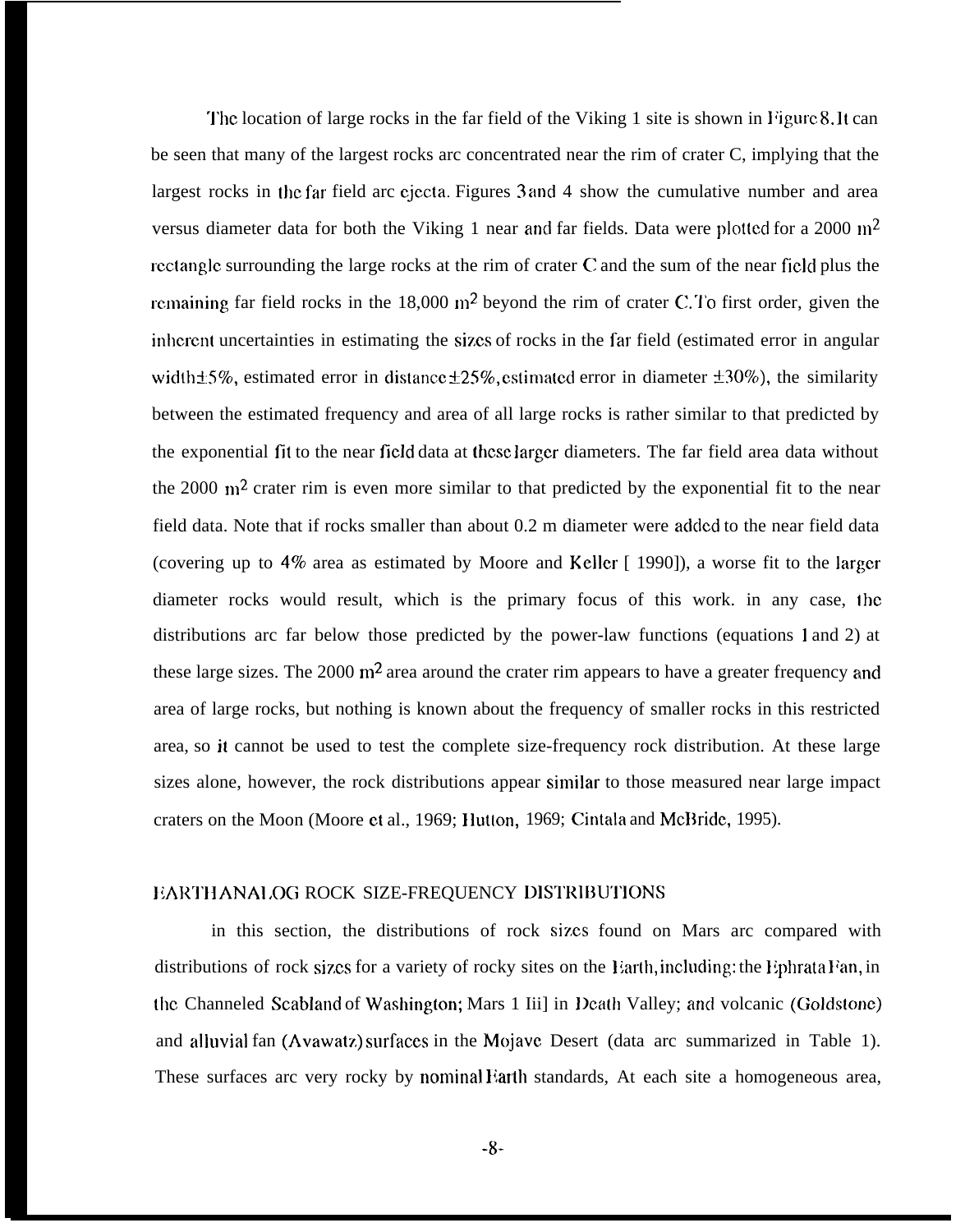typically 10 to 15 m on a side, was surveyed (staked) and all rocks in the area were measured systematically (each measured rock was marked with chalk). Two or three sub-areas within each site were typically measured separately to look for inhomogeneities in the rock distributions; unusually large rocks relative to the areas mcasured were avoided for this reason (see GDB 1, MHNE/NE/SE and NW/SE/SW where onc or two large rocks slightly skew the distributions) At most sites, the length, width and height of each rock were measured down to a minimum dimension (typically  $\sim$ 1 cm). In general, there is a decrease in number of rocks at the smallest one or two diameters in the measured data, which may rcprcscnt a selection deficit and is of no consequence, given that the cumulative size frequency data have reached a plateau before this diameter is reached,

One area extensively surveyed is the Ephrata Fan in eastern Washington, which is a large, 40 km long depositional fan where channelized (Grand Coulce) flood waters catastrophically rcleased from Glacial Lake Missoula, debouched into the Quincy Basin at Soap Lake in the Channeled Scabland [Baker, 1973; Baker and Nummcndal, 19'78]. This channel-fan arrangement is analogous to Arcs Vallis and the Mars Pathfinder landing site, where the incised channel debouches onto Chryse Planitia about 100 km south of the landing site [e.g., Golombek et al., this issue]. Rock frequency counts reported in this paper arc from the proximal coarse rocky surfaces of the Ephrata Fan, restricted to areas within about 10 km of Soap Lake (Figure 9); areas farther down the fan arc predominantly sand and gravel. Four sites (sites EF 1-3 and 5) arc from armored lag deposits in Rocky Ford Creek, in which rocks deposited in the fan arc significantly concentrated by the removal of fines duc to late stage drainage of the Quincy Basin [Baker, 1972]. The other three sites arc less rocky surfaces on top of the fan and appear to have had more glacial IOCSS deposited on thcm (silt mounds common).

A number of sites in eastern California were studied, particularly four areas of Mars hill in Death Valley (Figure 10). Mars Hill is an abandoned alluvial fan on the caster-n side of Death Valley that has had much of the surface fines washed away, leaving an armor-cd rocky surface. Mars Hill (Figure 10) has long been referred to and used as a possible Earth analog since the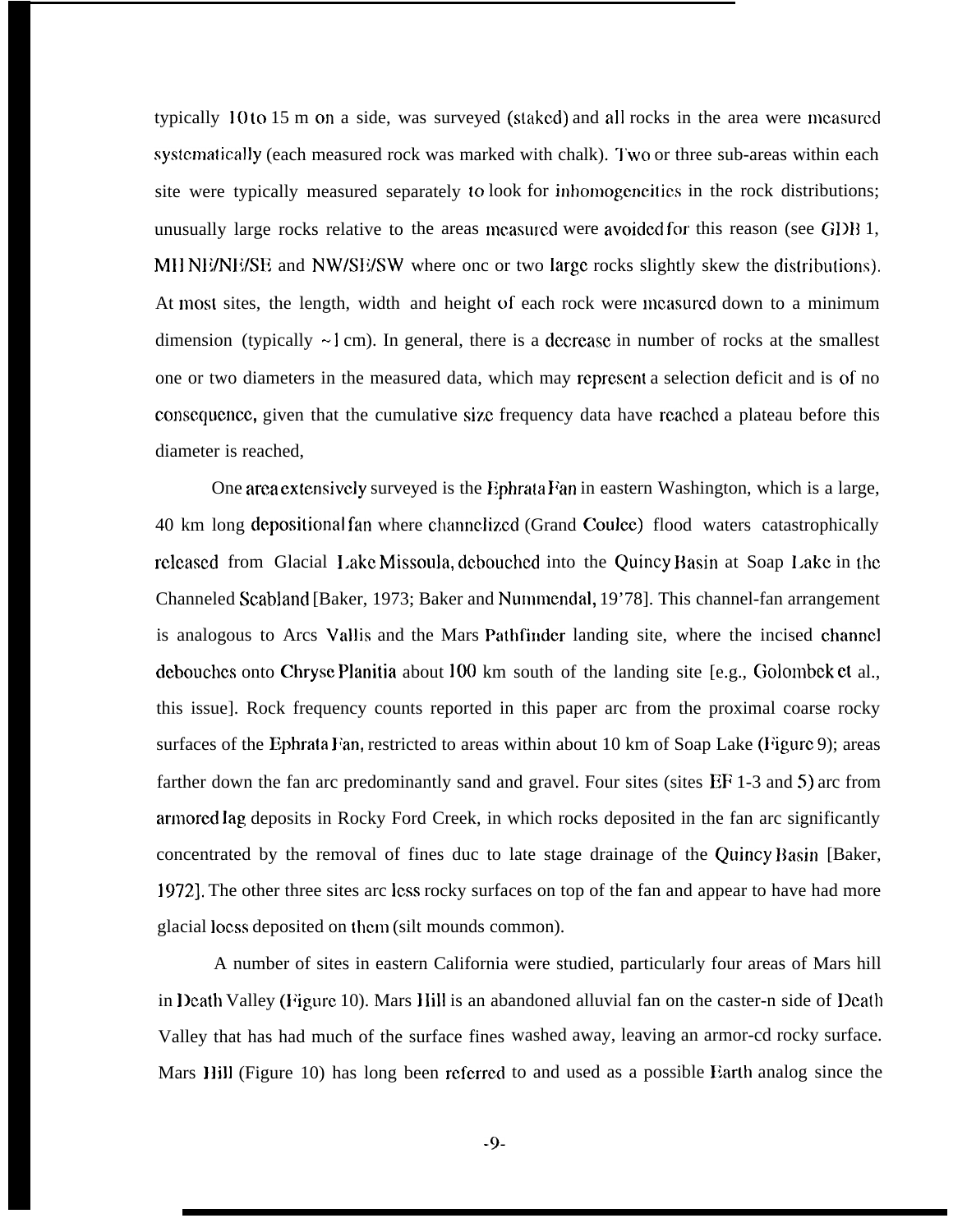earliest Viking lander work [e.g., Mutch et al., 1977], even though virtuall y no data have been collected to support this assertion. Two areas were measured in the field (MHNE/NE/SE and  $NW/SE/SW$ ) with the length, width and height of all rocks  $>7$  cm diameter cataloged. Approximately 1000 rocks (down to about 5 cm diameter) were measured on vertical air photos of roughly 1:100 scale at two other areas (MHNE/SE/SW and SE/NE/NE).

Rocky surfaces at two other areas in the eastern Mojavc Desert were also measured. Avawatz is from the apex of an active alluvial fan on the eastern side of the Avawatz Mountains, a currently uplifting range in the Mojavc Desert. '1'hc Goldstone surfaces, in contrast, arc from eroded volcanic surfaces in the JP1./NASA Goldstonc Deep Space Network tracking facility. Sites GDB 1 (Figure 11) and GDB2 arc from the top of a Miocene basalt mesa in which blocks have moved slightly with sediment and dust filling in between. Site GDT3 is a Miocene tuff breccia that was likely deposited as a debris flow, with large (up to 2 m diameter) rhyolite blocks (McConnell et al., 1994). The tuff has been prcfcrcntially eroded leaving the rhyolite blocks on the surface with sand and dust filling in between [D. MacConncll, 1995, pcrs, comm,].

Figures 12 and 13 show the cumulative number and area of rocks versus diameter, respectively, for a representative subset of the rocky surfaces described above, as well as the Viking sites for reference. The total rock coverage varies from 2-60% for the Ephrata Fan, 7.5- 25% for Mars Hill, and 10-60% for the eastern California sites. Even so, rock distributions for the Earth sites have very similar shapes to the Viking sites (convex up), with a shallowing in the cumulative number or area at small rock diameters and a sharp drop-off at large diameters. '1'hc data from Mars Hill indicate that it is indeed a reasonable analog for the Viking sites, Rocks at Mars Hill, however, have greater height/dian~ctcr ratios compared with rocks from the Viking sites on Mars (0.6 versus 0.36 and 0.5, scc next section), so that Mars Ilill actually rcprcscnts a more severe testing environment for rovers than appears to be likely for similarly rocky areas on Mars. Data from all the Earth sites can be fit very  $wC$ ] (correlation coefficients  $>0.90$ ) with simple exponential functions ('I'able 1). The fits to all the sites combined at Mars Hill and the Iiphrata Fan, indicate that the Ephrata Fan data tend to drop-off more S1OWI y at large diameter